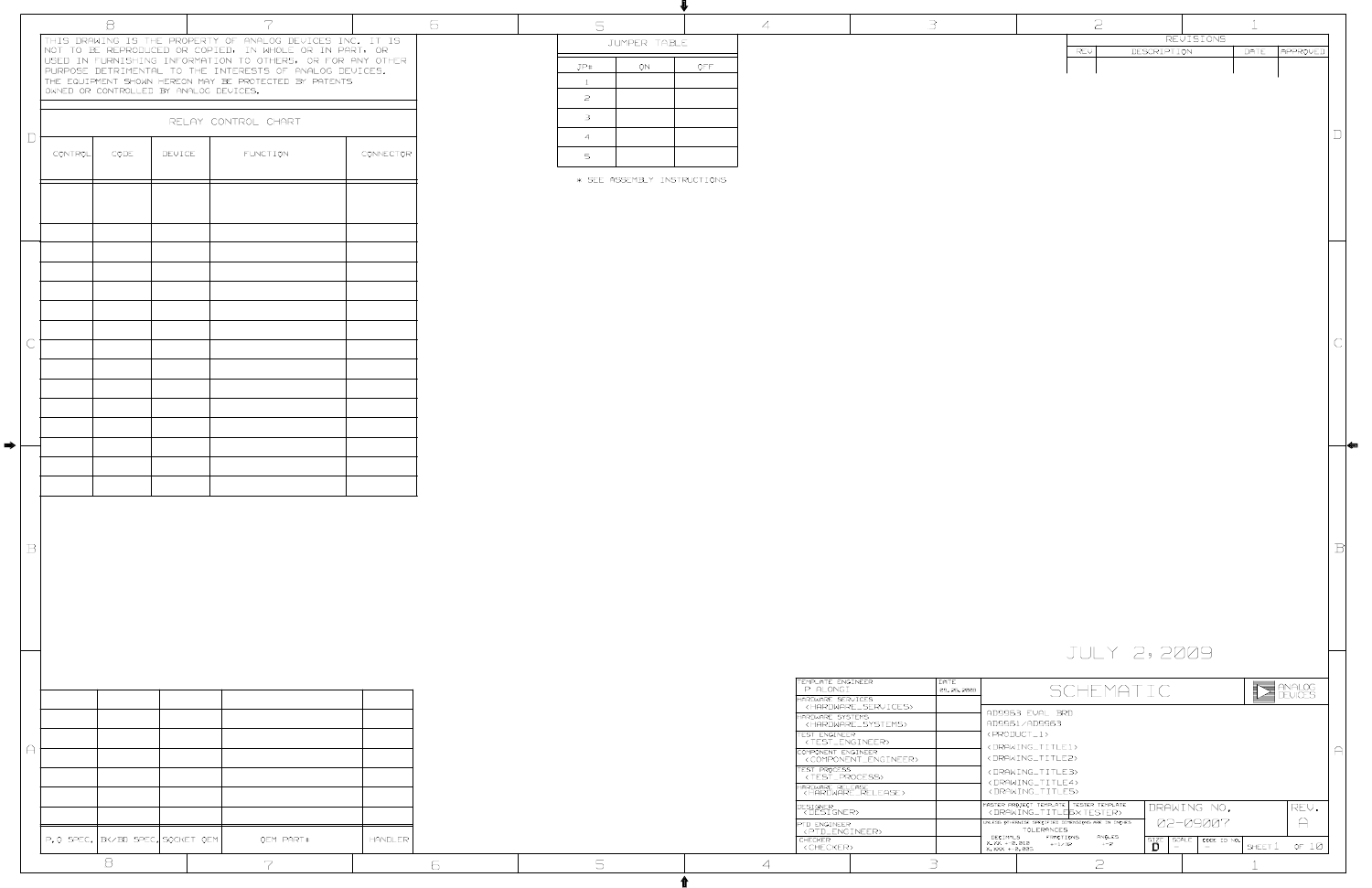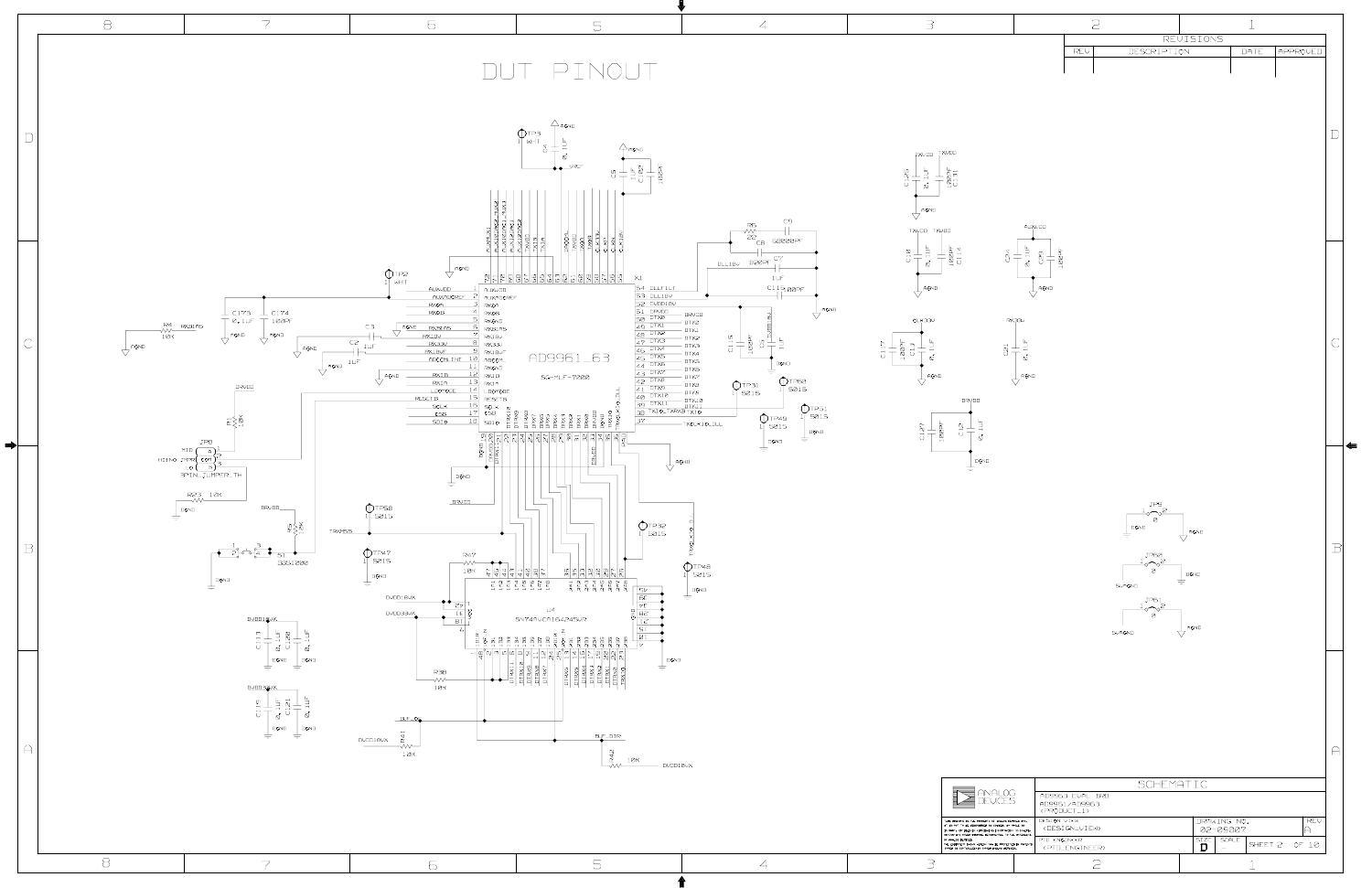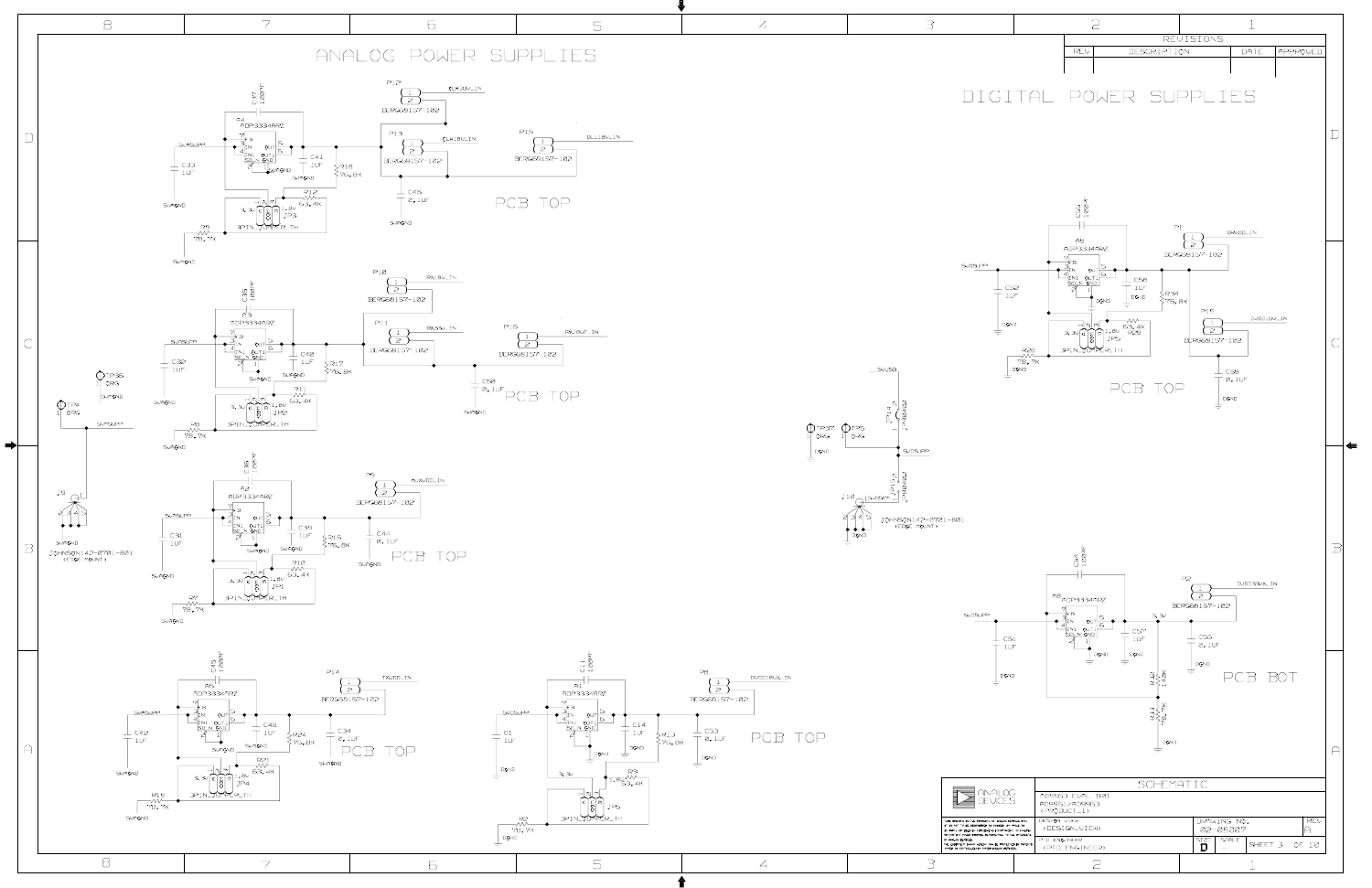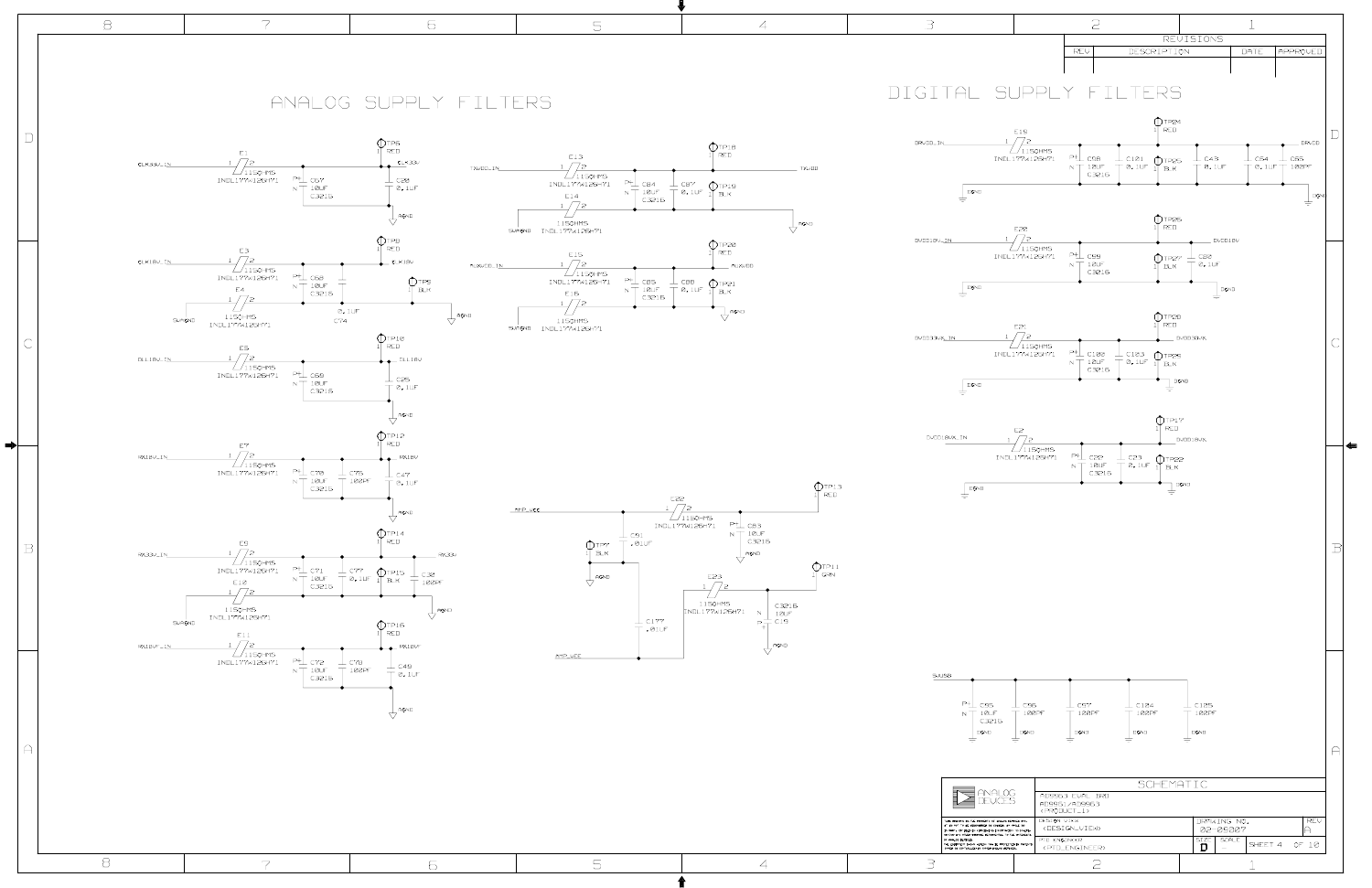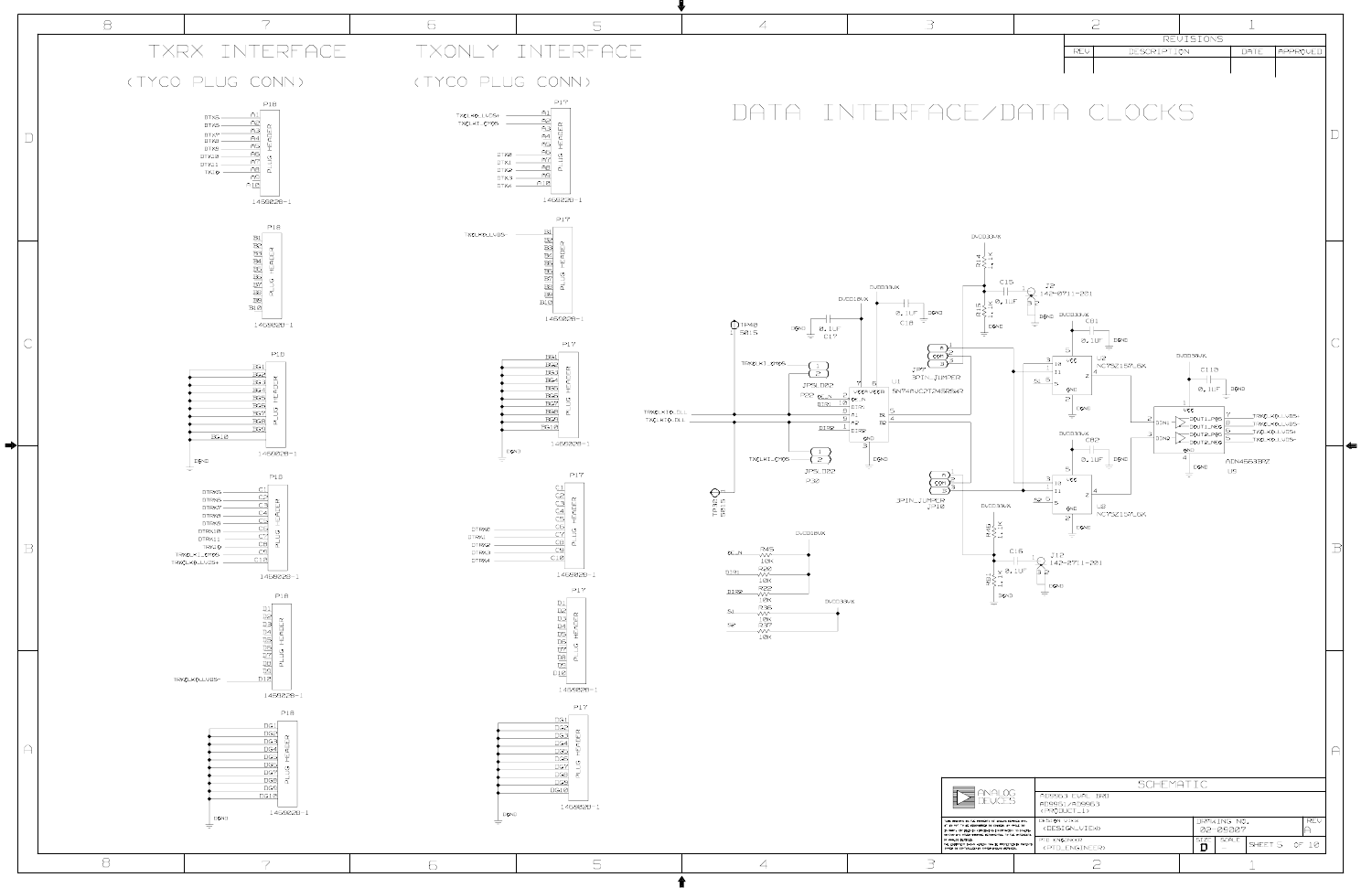|                        | $\Xi$    | $\overline{7}$        | $\epsilon$                                                    | $\overline{\mathbb{S}}$                                                 | $\overline{4}$                                                                                                                                                                                                           | $\exists$                                                                                                                                                                                                                                                    | $\mathfrak{S}$                                                                                                                                                                                                                                                                                                                                                     |
|------------------------|----------|-----------------------|---------------------------------------------------------------|-------------------------------------------------------------------------|--------------------------------------------------------------------------------------------------------------------------------------------------------------------------------------------------------------------------|--------------------------------------------------------------------------------------------------------------------------------------------------------------------------------------------------------------------------------------------------------------|--------------------------------------------------------------------------------------------------------------------------------------------------------------------------------------------------------------------------------------------------------------------------------------------------------------------------------------------------------------------|
|                        |          |                       |                                                               |                                                                         |                                                                                                                                                                                                                          |                                                                                                                                                                                                                                                              | REVISIONS<br>DESCRIPTION<br>REV<br>DATE <b>APPROVED</b>                                                                                                                                                                                                                                                                                                            |
| $\mathbb D$            |          |                       |                                                               | CLOCKING CIRCUITS                                                       |                                                                                                                                                                                                                          |                                                                                                                                                                                                                                                              |                                                                                                                                                                                                                                                                                                                                                                    |
|                        |          | $J13$<br>PSTRNKPE4117 | ∑R49<br>>49.9                                                 |                                                                         |                                                                                                                                                                                                                          |                                                                                                                                                                                                                                                              |                                                                                                                                                                                                                                                                                                                                                                    |
|                        |          |                       | للهلم<br>$\bigvee$ AGND<br>$\overline{\bigtriangledown}$ AGND | T2<br><u>ADT1_IWT+</u>                                                  | JP23                                                                                                                                                                                                                     |                                                                                                                                                                                                                                                              |                                                                                                                                                                                                                                                                                                                                                                    |
| $\subset$              |          |                       |                                                               | JP68<br>$\frac{1}{\text{JPR}2402}$<br>$\overline{\bigvee}$ AGND         | Ø<br>্<br>( O<br>$\sqrt{1 + \frac{1}{2}}$ agno $\frac{1}{2}$<br>HSMS-2812BLK<br>$\overline{1}$<br>$\left  \begin{array}{c} \text{CR2} \\ \text{CR2} \end{array} \right $<br>$\frac{1}{\sqrt{5}}$ (NC)<br>(400KHZ-B00MHZ) | C27<br>CLKP<br>$\varnothing. 1 \cup F$<br>C0402<br>$\begin{array}{c} \n\xi_{\mathsf{R4B}} \\ \n\xi_{\mathsf{1}} \boxtimes \n\end{array}$<br>HSMS-2812BLK<br>C2B                                                                                              |                                                                                                                                                                                                                                                                                                                                                                    |
| $\Rightarrow$ $\vdash$ |          |                       |                                                               | $\perp$ c26<br>$T$ 0.10F<br>C0402<br>$\overline{\bigcup_{\text{AGND}}}$ |                                                                                                                                                                                                                          | CLKN<br>$+$<br>$\emptyset$ , $1 \cup F$<br>C0402                                                                                                                                                                                                             | ▎▟▆                                                                                                                                                                                                                                                                                                                                                                |
| $\, {\bf B}$           |          |                       |                                                               |                                                                         |                                                                                                                                                                                                                          |                                                                                                                                                                                                                                                              | ΒI                                                                                                                                                                                                                                                                                                                                                                 |
|                        |          |                       |                                                               |                                                                         |                                                                                                                                                                                                                          |                                                                                                                                                                                                                                                              |                                                                                                                                                                                                                                                                                                                                                                    |
|                        |          |                       |                                                               |                                                                         |                                                                                                                                                                                                                          |                                                                                                                                                                                                                                                              |                                                                                                                                                                                                                                                                                                                                                                    |
| $\bigcap$              |          |                       |                                                               |                                                                         |                                                                                                                                                                                                                          |                                                                                                                                                                                                                                                              | $\curvearrowright$<br>SCHEMATIC                                                                                                                                                                                                                                                                                                                                    |
|                        |          |                       |                                                               |                                                                         |                                                                                                                                                                                                                          | $\sum \text{ANALOG}$<br>THIS DIRACHO IS THE PROPERTY OF WHOG DEVICES INC.<br>IT IS NOT TO BE REPRODUCED ON CONTEXT IN MARK, OR BEEN IN FURCHS<br>IN 1999 FOR ENTIRE PARTICULAR INTO THE INTENSION OF PARTICULAR THE PARTICULAR PARTICULAR IN THE ENTIRE PART | AD996,3 EVAL BRD<br>AD9961/AD996,3<br><product_1><br/>DESIGN VIEW<br/>DRAWING NO.<br/><math> </math> REV<br/><design_view><br/>02-09007<br/>A.<br/>PTD ENGINEER<br/><math display="block">\begin{array}{ c c }\n\hline\n\text{SIZE} &amp; \text{scale} \\ \hline\n\end{array}</math><br/>SHEET 6 OF 10<br/><ptd_engineer></ptd_engineer></design_view></product_1> |
|                        | $\Theta$ | $\overline{7}$        | 6                                                             | $\overline{\mathbb{S}}$                                                 | $\overline{4}$                                                                                                                                                                                                           | 3                                                                                                                                                                                                                                                            | $\mathfrak{S}$                                                                                                                                                                                                                                                                                                                                                     |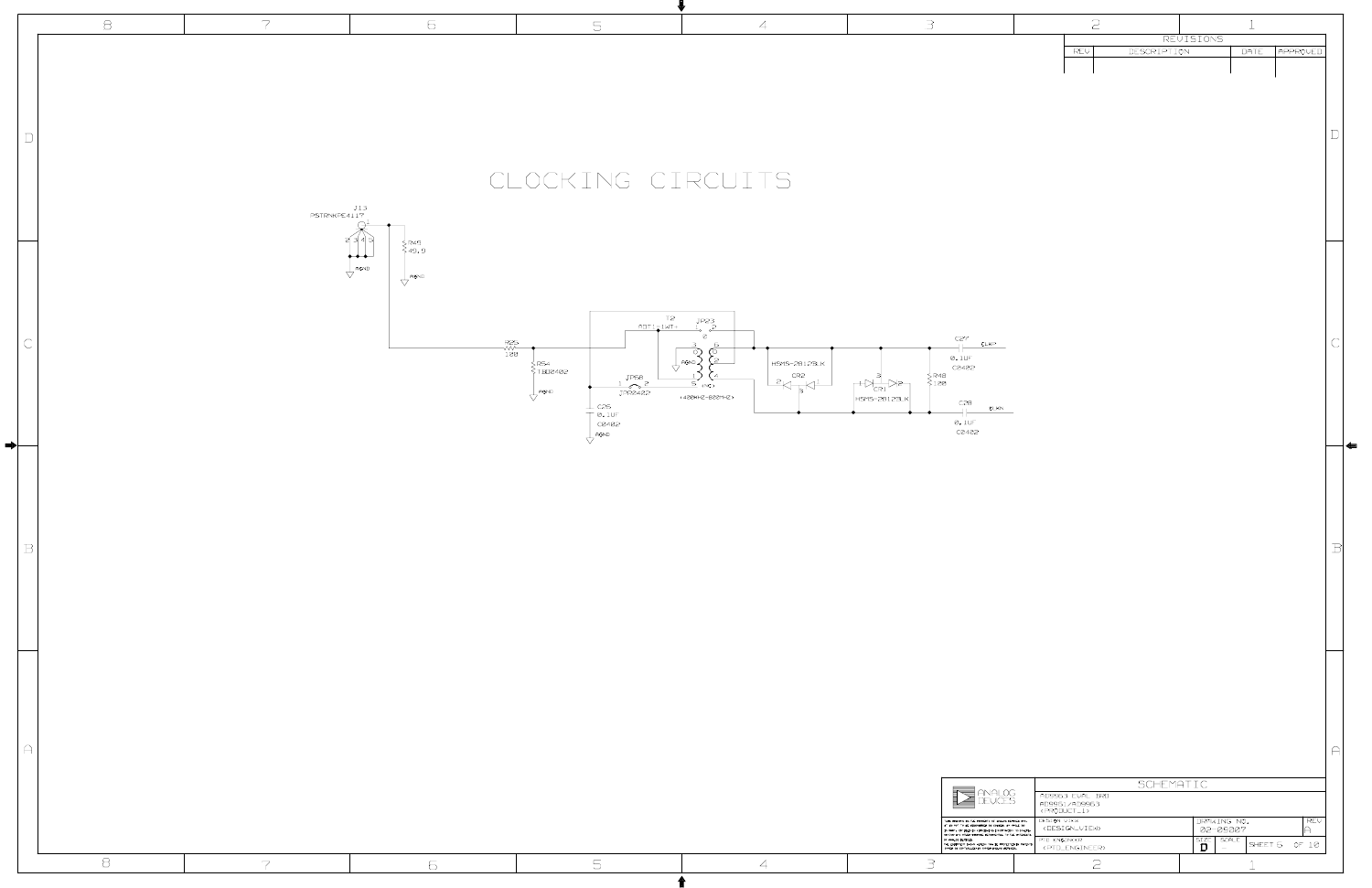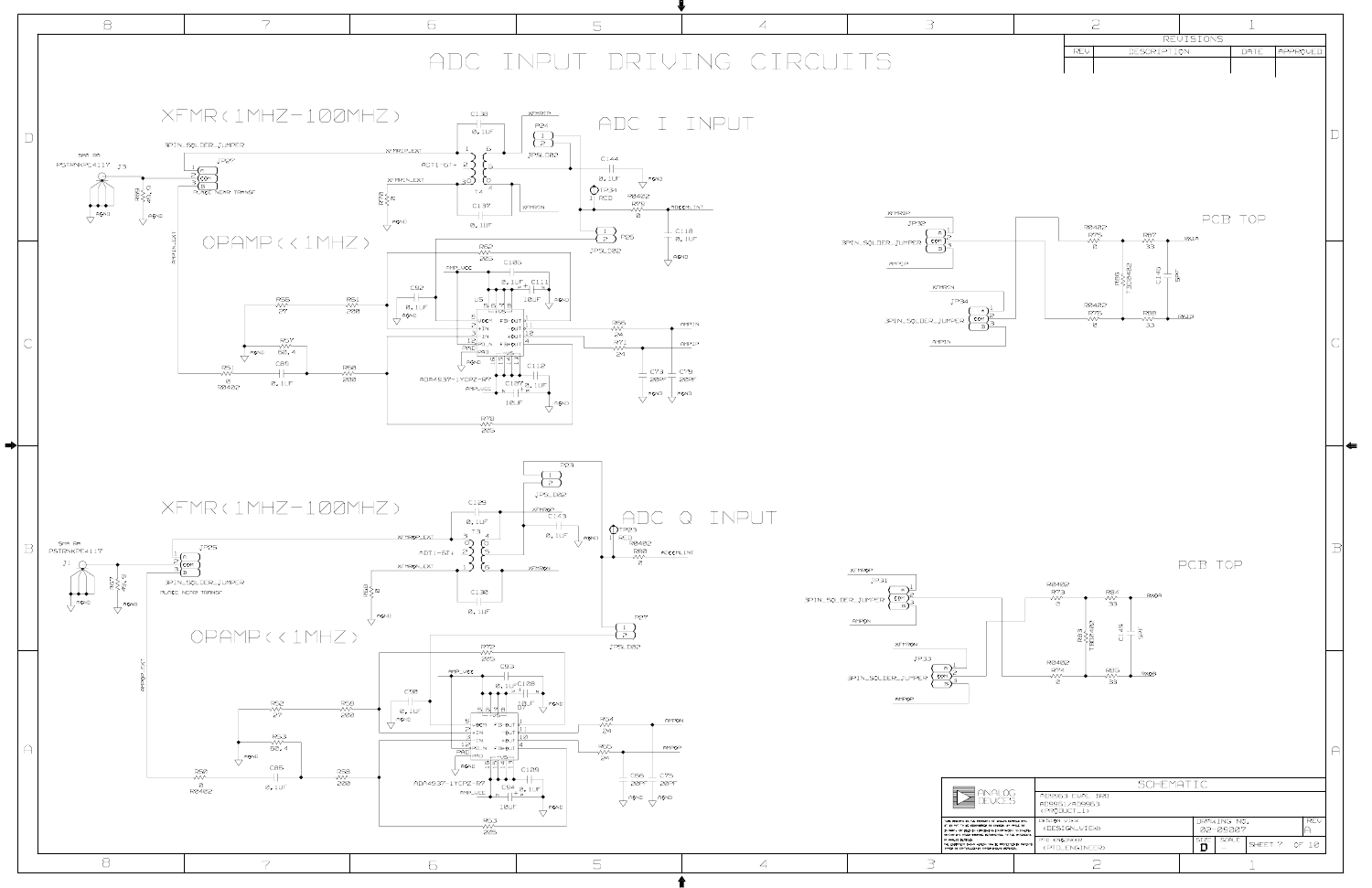

|                   | $\varXi$    | $\overline{7}$ | 6                                                                                                                                                                                                                        | 5                                                                                                                                                                                                                                                                                                                                                                                                                                                                                                                                                                                                    | $\overline{A}$                                                                                                                                                                                                             | $\exists$                                                                                                                                                                                                                                                                                                                                                                      | $\mathfrak{S}$                                                                                                                                                                                                                                                                                                                                         |
|-------------------|-------------|----------------|--------------------------------------------------------------------------------------------------------------------------------------------------------------------------------------------------------------------------|------------------------------------------------------------------------------------------------------------------------------------------------------------------------------------------------------------------------------------------------------------------------------------------------------------------------------------------------------------------------------------------------------------------------------------------------------------------------------------------------------------------------------------------------------------------------------------------------------|----------------------------------------------------------------------------------------------------------------------------------------------------------------------------------------------------------------------------|--------------------------------------------------------------------------------------------------------------------------------------------------------------------------------------------------------------------------------------------------------------------------------------------------------------------------------------------------------------------------------|--------------------------------------------------------------------------------------------------------------------------------------------------------------------------------------------------------------------------------------------------------------------------------------------------------------------------------------------------------|
|                   |             |                |                                                                                                                                                                                                                          | DAC OUTPUT CIRCUITS                                                                                                                                                                                                                                                                                                                                                                                                                                                                                                                                                                                  |                                                                                                                                                                                                                            |                                                                                                                                                                                                                                                                                                                                                                                | REVISIONS<br>DESCRIPTION<br>DATE<br>APPROVED<br>REV                                                                                                                                                                                                                                                                                                    |
| $\Box$            |             |                |                                                                                                                                                                                                                          | IOUT NETWORK                                                                                                                                                                                                                                                                                                                                                                                                                                                                                                                                                                                         |                                                                                                                                                                                                                            |                                                                                                                                                                                                                                                                                                                                                                                |                                                                                                                                                                                                                                                                                                                                                        |
|                   |             |                | $\tau\times\tau$ B<br>$\bigoplus_{1}$ TP41<br>DACCML                                                                                                                                                                     | $\begin{array}{c}\n\begin{array}{c}\n\text{R125}\n\text{N} \\ \text{N} \\ \text{N} \\ \text{100K}\n\end{array}$<br>{ R93<br>{ 499<br>  R060,3<br>DNP<br>R44                                                                                                                                                                                                                                                                                                                                                                                                                                          | JP.36<br>$\begin{array}{c}\n\text{R127} \\ \hline\n\text{W} \\ \hline\n\end{array}$<br>$\overline{\bigvee}$ AGND<br>$T6_A$                                                                                                 |                                                                                                                                                                                                                                                                                                                                                                                |                                                                                                                                                                                                                                                                                                                                                        |
|                   |             |                | $\frac{R,39}{8}$<br>$\frac{1}{\begin{array}{c} \circ & 148 \\ \circ & 10F \\ \circ & 2402 \end{array}}$<br>>R90<br>≷ø<br>SR94<br>NERR END BOND CH TAP:<br>$\overline{\bigvee}$ AGND<br>$\overline{\bigvee}$ AGND<br>TXIA | Ø.<br>$\begin{array}{c}\n\searrow & \text{R96} \\ \searrow & \text{45.3} \\ \heartsuit & \text{R0B05} \\ \text{DNP} & \text{N} \\ \end{array}$<br>$\perp$ C175<br>SR100<br>$\frac{1}{5}$<br>$\frac{0.10F}{C060.7}$<br>$\frac{20.10F}{T}$<br>$\frac{1}{2}$<br>$\frac{1}{2}$<br>$\frac{1}{2}$<br>$\frac{1}{2}$<br>AGND<br>$\begin{cases}\n 11 \\  499 \\  18603 \\  100\n\end{cases}$<br>$\overline{\bigvee}$ AGND<br>$\begin{array}{c}\n\mathsf{RSB} \\ \mathsf{RSB} \\ \mathsf{W}\n\end{array}\n\begin{array}{c}\n\bigcap_{\mathsf{NPS}}\mathsf{TP,39} \\ \mathsf{RED} \\ \mathsf{RDD}\n\end{array}$ | $\overset{\text{R122}}{\mathstrut\sim\mathstrut\mathstrut\sim}$<br>$\underbrace{6}_{ADT9-1T+}$<br>$\begin{array}{c}\nJ \cap 3B \\ \perp_0 \quad 2\n\end{array}$<br>$T = \begin{bmatrix} R10.3 \ R0.3 \end{bmatrix}$<br>່ອ່ | JB<br>SMA ST<br>JOHNSON142-0701-851<br>$\frac{1}{\sqrt{ }}$ AGND<br>$\overline{\bigvee}$ AGND                                                                                                                                                                                                                                                                                  | XFMR PATH                                                                                                                                                                                                                                                                                                                                              |
| ➡⊦<br>$\mathbb B$ |             |                |                                                                                                                                                                                                                          | QOUT NETWORK<br>$\bigcirc$ TP3B<br>R97<br>FRED<br>$\frac{1}{100}$ K<br>R0603                                                                                                                                                                                                                                                                                                                                                                                                                                                                                                                         |                                                                                                                                                                                                                            |                                                                                                                                                                                                                                                                                                                                                                                |                                                                                                                                                                                                                                                                                                                                                        |
|                   |             |                | TXQA<br><b>R40</b><br>DACCML<br>$\frac{1}{\sqrt{2}}$                                                                                                                                                                     | } R91<br>} 499<br>  R060,3<br><b>R95</b><br>453<br>$\geq$ RØ805<br>DNP<br>R43<br>DNP<br>灬<br>Й<br>$\perp$ C147<br>R99 ><br>$T$ 0.10F<br>⊰๏<br>│ R92<br>├ 499<br>│ R060,3<br>C060,3<br>(FAR END AGND CH TAP)                                                                                                                                                                                                                                                                                                                                                                                          | JP,35<br>$R_{\text{V}}^{121}$<br>n<br>TS <sub>4</sub><br>a≶<br>¤≷<br>R123<br>$\overline{\phantom{a}}$<br>ADT9-1T+<br>$\circ$<br>$\overline{\bigvee}$ AGND<br>JP37                                                          | J7<br>SMA ST<br>JOHNSON142-0701-851<br>$\bullet\bullet\bullet$<br>$\overline{\bigvee}$ AGND<br>AGND                                                                                                                                                                                                                                                                            |                                                                                                                                                                                                                                                                                                                                                        |
| $\triangle$       |             |                | TXQB                                                                                                                                                                                                                     | $\cdot$ $\frac{1}{\sqrt{ }}$ AGND<br>AGND<br>DNP<br>77<br>$\bigcap_{1}^{TPI}$ RED<br>$\begin{array}{r} \text{R} \text{B} \text{S} \\ \text{100K} \\ \text{100K} \\ \text{R} \text{0} \text{6} \text{0.3} \end{array}$                                                                                                                                                                                                                                                                                                                                                                                | <b>n</b>                                                                                                                                                                                                                   |                                                                                                                                                                                                                                                                                                                                                                                |                                                                                                                                                                                                                                                                                                                                                        |
|                   | $\mathbf S$ | $\overline{7}$ |                                                                                                                                                                                                                          |                                                                                                                                                                                                                                                                                                                                                                                                                                                                                                                                                                                                      |                                                                                                                                                                                                                            | ANALOG<br>DEVICES<br>THIS DRINGING IS THE PROPERTY OF INNILOG DEVICES INC.<br>IT IS NOT TO BE REPRODUCED OR COPIED. IN MHOLE OR<br>IN PRET, OR LOCO IN FURNISHING INFORMATION TO OTHERS.<br>OR FOR ANY OTHER PURPOSE DETRIPENTAL TO THE INTERESTS<br>or evelop poutces,<br>THE EQUIPMENT SHOW HEREON HWY BE PROTECTED BY PRITENTS OVER OR CONTROLLED BY OWNER RIVILOG DEVICES, | SCHEMATIC<br>AD996,3 EVAL BRD<br>AD9961/AD9963<br><product_1><br/>DESIGN VIEW<br/>DRAWING NO.<br/>02-09007<br/>REV<br/><design_view><br/>IA.<br/><math>\begin{array}{ c c c }\n\hline\n\texttt{SIZE} &amp; \texttt{scale} \\ \hline\n\end{array}</math><br/>PTD ENGINEER<br/>SHEET B OF 10<br/><ptd_engineer></ptd_engineer></design_view></product_1> |
|                   |             |                | 6                                                                                                                                                                                                                        | $\overline{\mathbb{S}}$                                                                                                                                                                                                                                                                                                                                                                                                                                                                                                                                                                              | $\overline{4}$                                                                                                                                                                                                             | 3                                                                                                                                                                                                                                                                                                                                                                              | $\mathfrak{D}$                                                                                                                                                                                                                                                                                                                                         |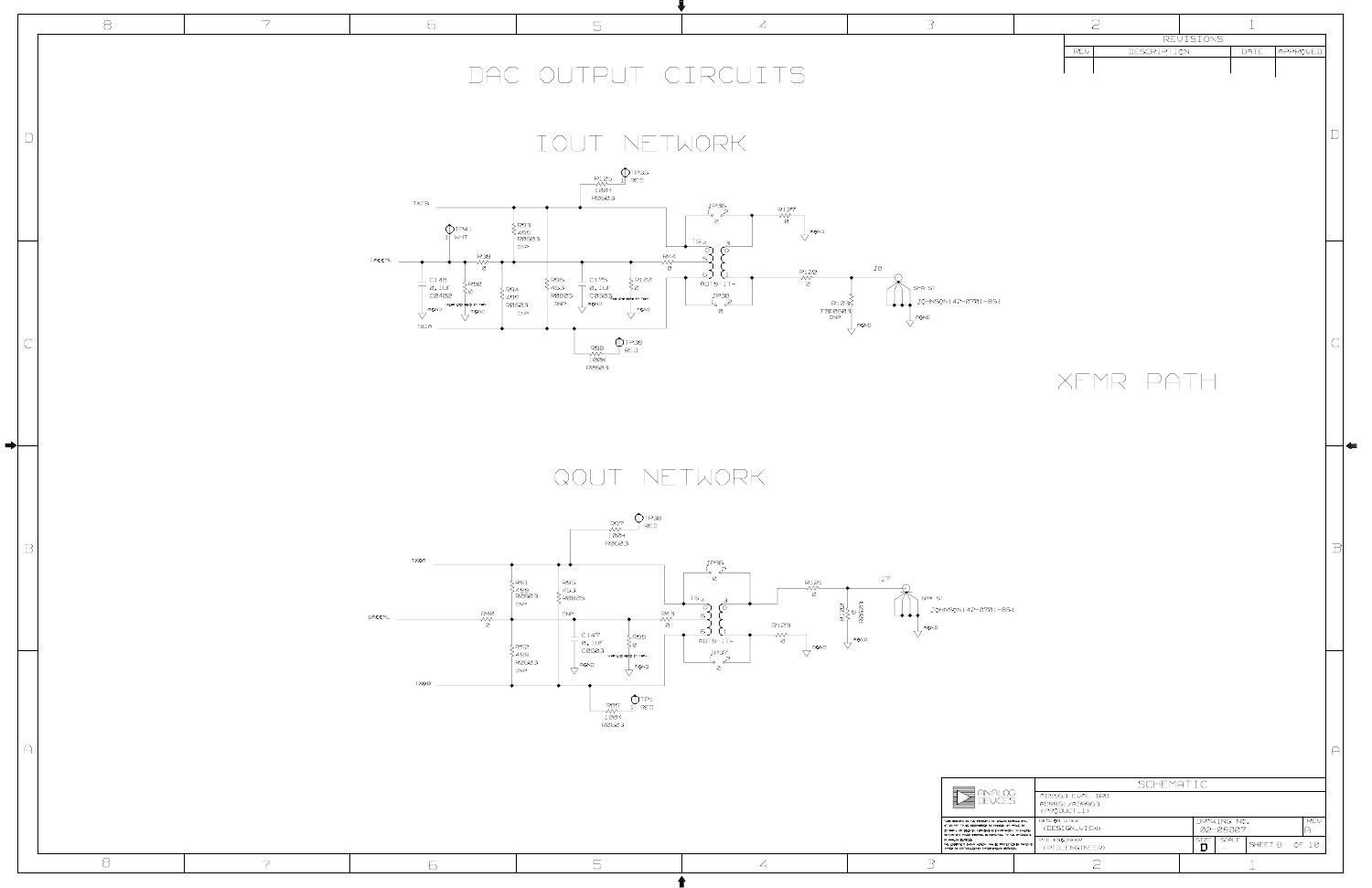